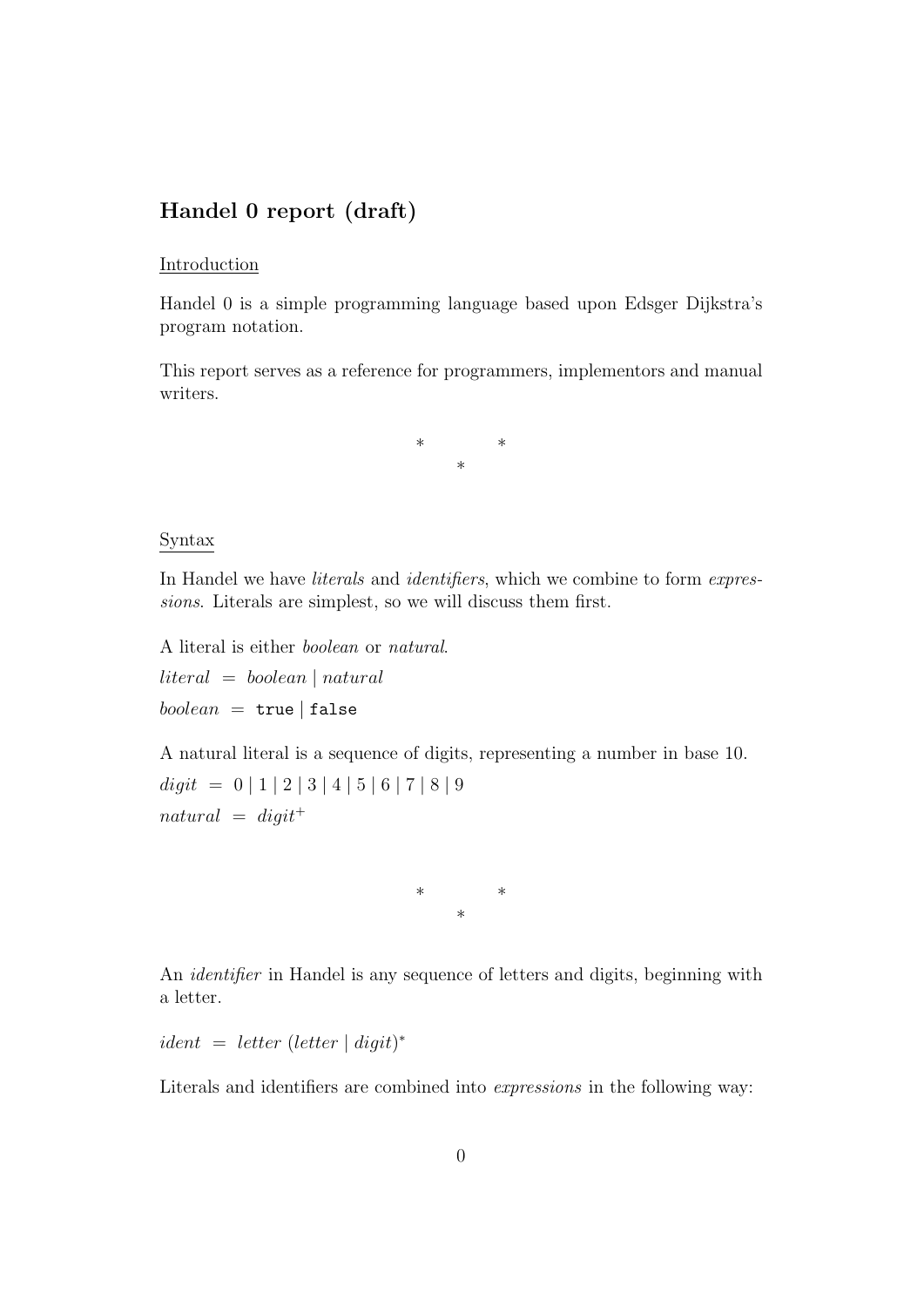```
basicexpr = literal | ident | comment | (expr )dotexpr = basicexpr [. basicexpr]
negation = (non | \sim)^* dotexprfactor = negation (* negation)<sup>*</sup>
term = factor ((+ | -) factor)^*relation = term |(-|<|<|> >= |>|-|) term
disjunct = relation ((or | and) relation)^*assign = disjunct := disjunctseq = assign(:,assign)^*expr = seq
```
Commands are expressions which, when evaluated, change the state of the system. Such a state change is called a *side effect*. Handel 0 has three elementary commands and three composite ones. The elementary commands are skip, abort and the assignment. The composite commands are the block, alternative and repetitive constructs.

\* \* \*

 $command = skip | abort | block | IF | DO$  $block = \texttt{let } decl(\texttt{;}decl)^* \texttt{ in } expr \texttt{ ni}$  $\text{del} = \text{var} \text{ ident:} \text{type}$  $IF = \texttt{if} \; [guardedcmd(\mid guardedcmd)^*] \; \texttt{fi}$  $DO =$  do  $[guardedcmd($  |  $guardedcmd)^*]$  od quardedcmd  $= exp r \rightarrow exp r$ 

> \* \* \*

Handel 0 supports three basic types: boolean, integer and array.

 $type = bool | int | arraytype$  $arraytype = array term of type$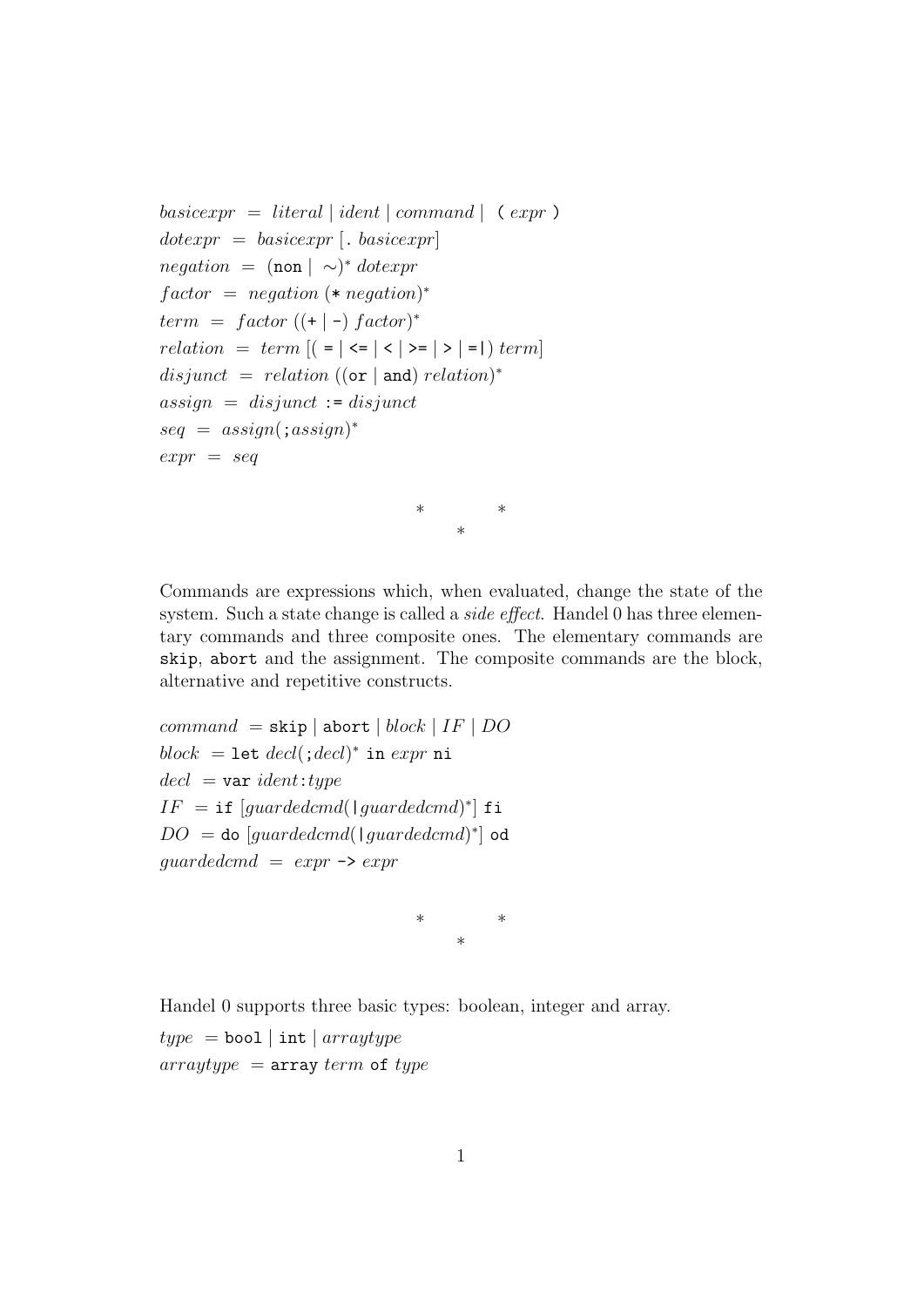#### \* \* \*

## **Semantics**

In the sequel  $R$  is the predicate describing the state of the computation.

### skip

By definition,

 $[wp.\texttt{skip}.R \equiv R]$  for all R.

### abort

By definition,

[*wp*.abort. $R \equiv \perp$ ] for all R.

## The assignment

By definition,

 $[wp.(x := E).R \equiv (x := E).R]$  for all R.

#### The sequential composition

By definition,

$$
[wp.(S0;S1).R \equiv wp.S0.(wp.S1.R)] \text{ for all } R.
$$

In the sequel  $B.i \to S.i$  is the *i*th guarded statement.

## The alternative construct